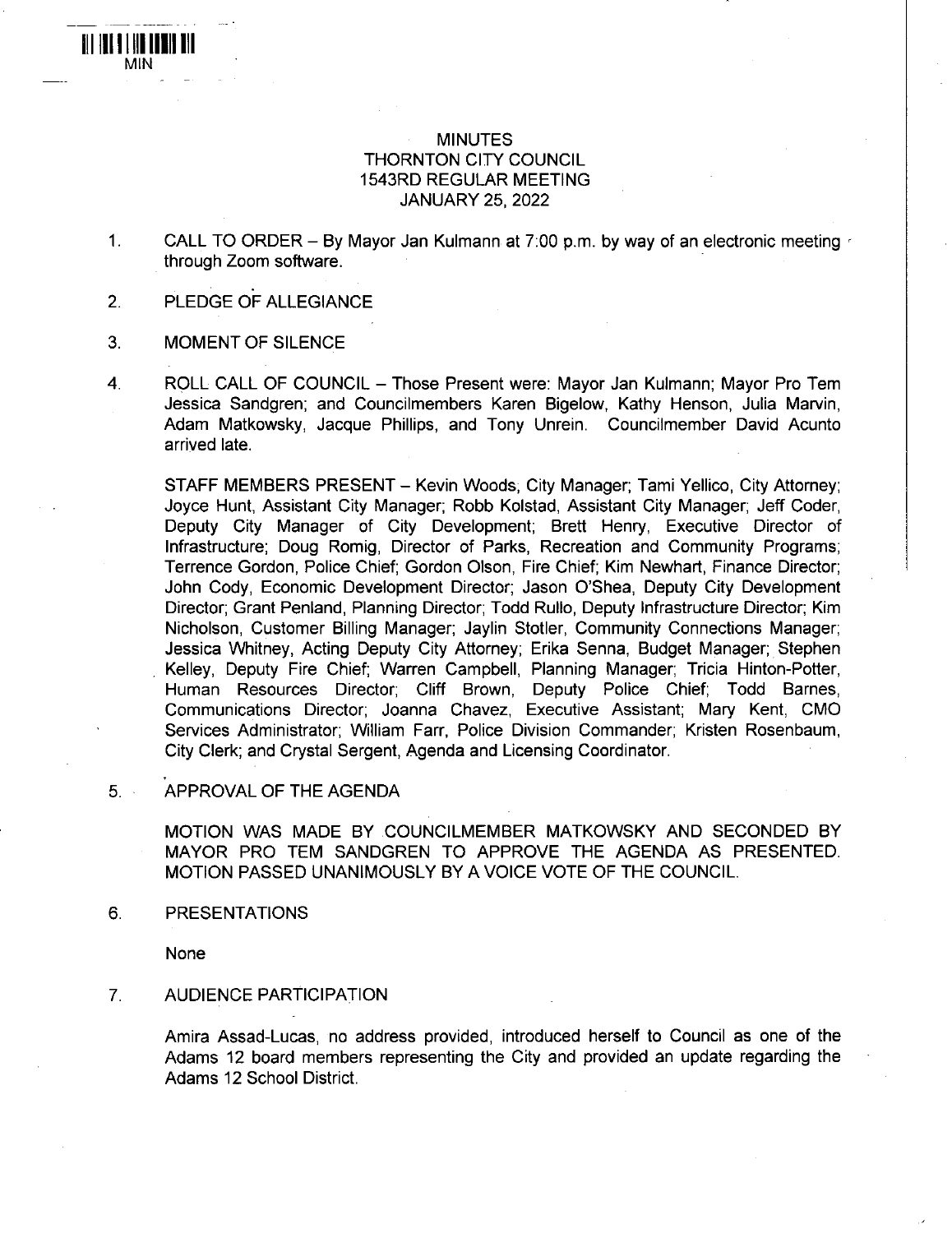### JANUARY 25. 2022, CITY COUNCIL MINUTES PAGE 2

Courtney Potter, no address provided, introduced herself to Council as one of the Adams 12 board members representing the City, provided information regarding Adams 12 guidelines, and thanked Council for their condolences regarding the passing of her family's Police K9.

Mark Taylor, no address provided, did not address Council

Karin Baker, no address provided, addressed Council regarding term limits, the court case appeal discussed at the December 14, 2021 Council meeting, and conflicts of interest.

The City Attorney clarified the purpose of the appeal.

#### 8. COUNCIL COMMENTS/COMMUNICATIONS

Councilmember Bigelow asked the City Manager about letters from Great Western Petroleum received by residents in Quail Valley and the Thornton360 video schedule, thanked Tim Romero in Environmental Services for assisting Hunters Glenn residents and Councilmember Matkowsky for his service in the military, and recognized Sergeant Keoni Stutz and Specialist Asiah Stutz as part of Mac's Service Shout Outs.

Councilmember Henson thanked staff for their efforts in keeping the streets clear and safe, announced the Fire Department is closing in on 100,000 COVID-19 vaccinations and thanked them for what they do for the community, provided information regarding the Community Center Community meeting on February 2, asked for Council's support to work with staff regarding developing a chamber of commerce within the City, and stated she liked the suggestion regarding the rotation of wards for Thornton360.

Councilmember Phillips thanked the new Councilmembers for being City focused, addressed public comments, and thanked Tim Romero in Environmental Services for assisting residents.

Councilmember Marvin thanked staff for quickly putting together the gift card drive for the Marshall Fire victims and all those who participated.

Mayor Pro Tern Sandgren reported on meetings she attended and interviewing for the Municipal Judge position; thanked staff for quick response to residents; and spoke about an email received by Council, the City Manager, and City Attorney regarding the residency of a Councilmember.

Councilmember Phillips raised a Point of Order.

The City Attorney clarified Robert's Rules of Order.

There was discussion among the City Council and City Attorney.

Mayor Kulmann reported on board and commission vacancies and meetings she attended and spoke about campaign donations and Council behavior.

Councilmember Acunto joined the meeting at 7:59 p.m.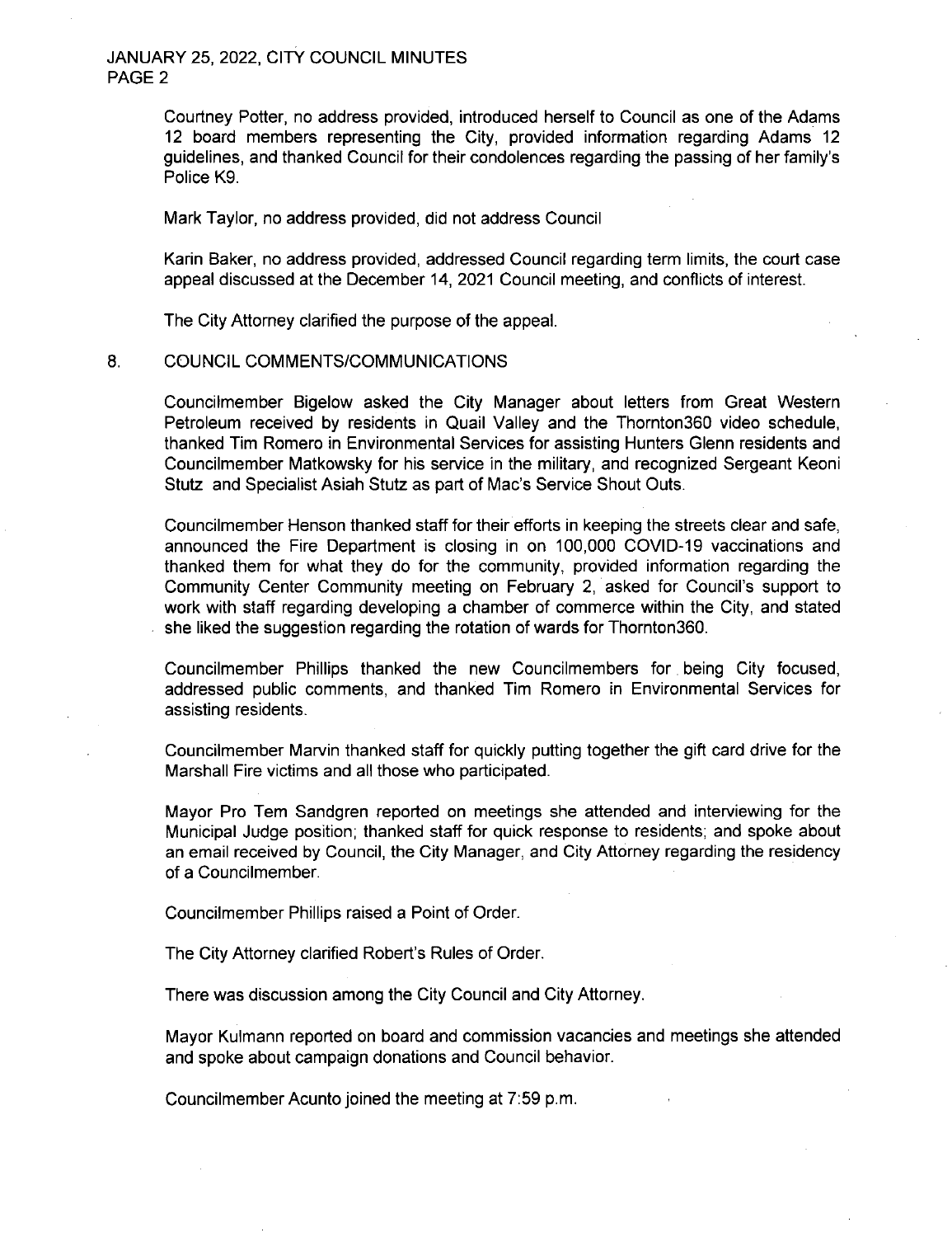## JANUARY 25, 2022, CITY COUNCIL MINUTES PAGE<sub>3</sub>

## 9. STAFF REPORTS

#### A. Snow and Ice Control Staff Report.

Todd Rullo, Deputy Infrastructure Director, presented slides and information and answered questions from Council on this item.

#### 10. CONSENT CALENDAR

MOTION WAS MADE BY COUNCILMEMBER MATKOWSKY AND SECONDED BY COUNCILMEMBER UNREIN TO APPROVE THE CONSENT CALENDAR AS PRESENTED.

The City Clerk read into the record the title of the ordinance contained on the Consent Calendar.

MOTION PASSED UNANIMOUSLY BY A ROLL CALL VOTE OF THE COUNCIL.

THE FOLLOWING COUNCIL DOCUMENTS WERE APPROVED ON THE CONSENT CALENDAR:

- A. Approval of Minutes January 7, 2022 Special and January 11, 2022 Regular City Council meetings.
- B. An ordinance amending Subsection 54-303 of the City Code related to compensation for working holidays. (Second Reading)
- C. A resolution appointing a member to the Businesses of Thornton Advisory Commission.
- D. A resolution designating the at-large members to the Thornton Assistance Funds Committee for 2022.

### 11. PUBLIC HEARINGS

A. A continuance of the Public Hearing regarding a resolution approving a Conceptual Site Plan to allow for the development of a motor vehicle fueling station, general merchandise store (convenience store), restaurant, and multi-tenant commercial building on approximately five acres of land generally located at the southwest corner of East 128<sup>th</sup> Avenue and Washington Street.

The Public Hearing was re-opened at 8:18 p.m.

Grant Penland, Planning Director, stated he was previously sworn by submitting a written oath to the City Clerk, which was later marked as City's Exhibit 4, presented slides and information on the continuation of the proposed resolution, which were later marked as City's Exhibit 5.

MOTION WAS MADE BY COUNCILMEMBER MATKOWSKY AND SECONDED BY COUNCILMEMBER UNREIN TO CONTINUE THE PUBLIC HEARING TO FEBRUARY 22. MOTION PASSED UNANIMOUSLY BY A ROLL CALL VOTE OF THE COUNCIL.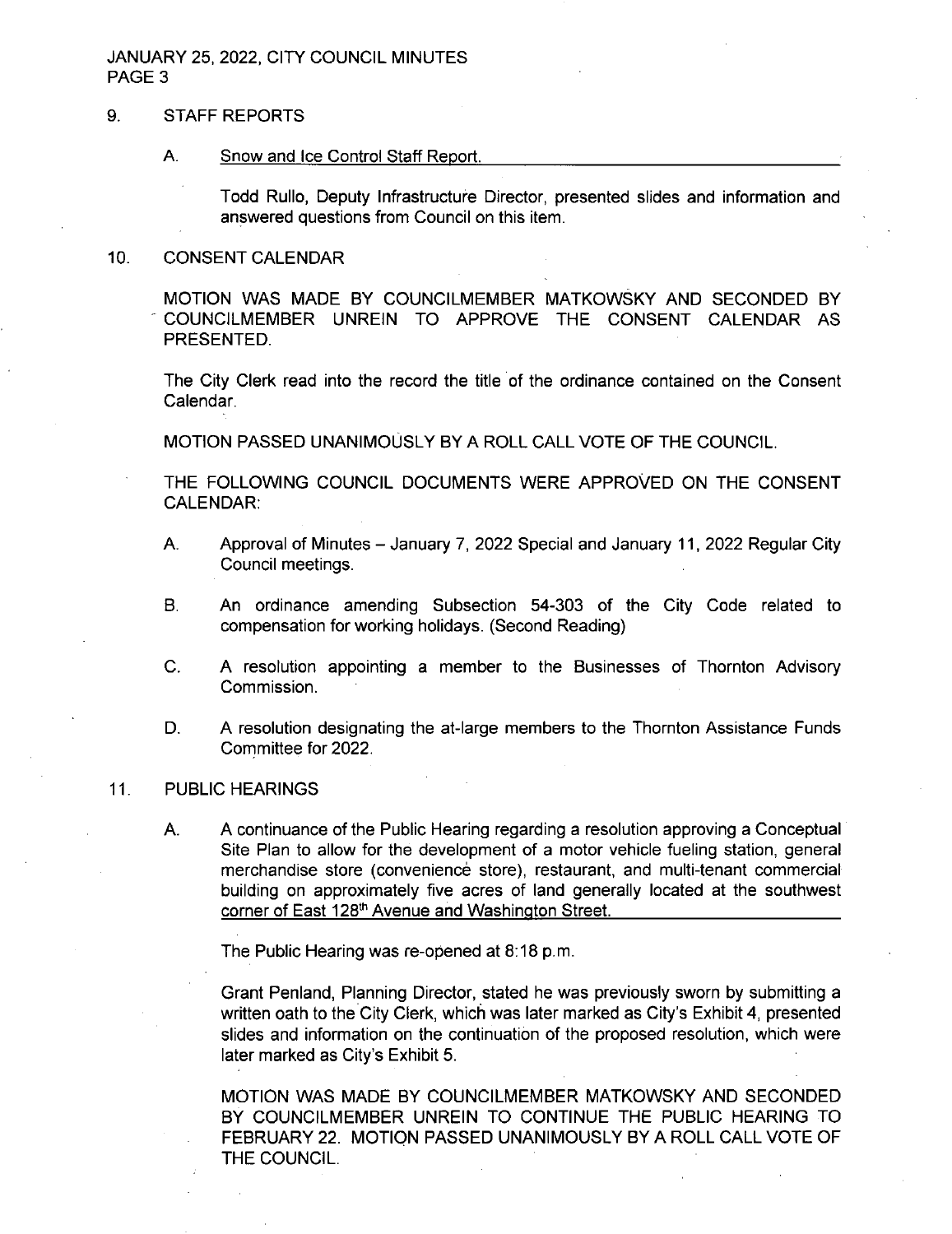#### JANUARY 25. 2022, CITY COUNCIL MINUTES PAGE 4 **y**

### 12. ACTION ITEMS

A. An ordinance repealing Ordinance 3604 and reenacting an ordinance revising and prescribing water rates and charges for the operation and maintenance of the water system for the City of Thornton. Colorado.

Kim Newhart, Finance Director, presented slides and information on this item.

COUNCILMEMBER UNREIN INTRODUCED, READ BY TITLE, AND MOVED TO APPROVE AN ORDINANCE, ON SECOND READING, WHICH REPEALS ORDINANCE 3604 AND REENACTS AN ORDINANCE REVISING AND PRESCRIBING WATER RATES AND CHARGES FOR THE OPERATION AND MAINTENANCE OF THE WATER SYSTEM FOR THE CITY OF THORNTON, COLORADO. MOTION WAS SECONDED BY COUNCILMEMBER ACUNTO, DISCUSSED, AND PASSED BY A MAJORITY ROLL CALL VOTE OF THE COUNCIL AS FOLLOWS:

Ayes: Acunto, Kulmann, Matkowsky, Marvin, Phillips, Sandgren, and Phillips Nays: Bigelow and Henson

B. An ordinance adopting the second amendment to the 2022 Budget amending section one of Ordinance 3600, making appropriations for the City of Thornton, Colorado for the fiscal year 2022 for all funds except that appropriations for certain individual projects shall not lapse at year end but continue until the project is completed or cancelled (Water capital projects, COVID-19 testing and vaccination program, COVID-19 Rapid Response program, Family Crimes Unit, traffic signals).

Erika Senna, Budget Manager; Cliff Brown, Deputy Police Chief; and Brett Henry, Executive Director of Infrastructure; presented slides and information and answered questions from Council on this item.

COUNCILMEMBER MATKOWSKY INTRODUCED, READ BY TITLE. AND MOVED TO APPROVE AN ORDINANCE, ON FIRST READING, WHICH ADOPTS THE SECOND AMENDMENT TO THE 2022 BUDGET AMENDING SECTION ONE OF ORDINANCE 3600, MAKING APPROPRIATIONS FOR THE CITY OF THORNTON, COLORADO FOR THE FISCAL YEAR 2022 FOR ALL FUNDS EXCEPT THAT APPROPRIATIONS FOR CERTAIN INDIVIDUAL PROJECTS SHALL NOT LAPSE AT YEAR END BUT CONTINUE UNTIL THE PROJECT IS COMPLETED OR CANCELLED (WATER CAPITAL PROJECTS. COVID-19 TESTING AND VACCINATION PROGRAM, COVID-19 RAPID RESPONSE PROGRAM, FAMILY CRIMES UNIT, TRAFFIC SIGNALS). MOTION WAS SECONDED BY MAYOR PRO TEM SANDGREN AND PASSED UNANIMOUSLY BY A ROLL CALL VOTE OF THE COUNCIL.

#### 13. ADJOURNMENT

MOTION WAS MADE BY COUNCILMEMBER UNREIN AND SECONDED BY COUNCILMEMBER ACUNTO TO ADJOURN THE MEETING AT 8:57 P.M. MOTION PASSED UNANIMOUSLY BY A VOICE VOTE OF THE COUNCIL.